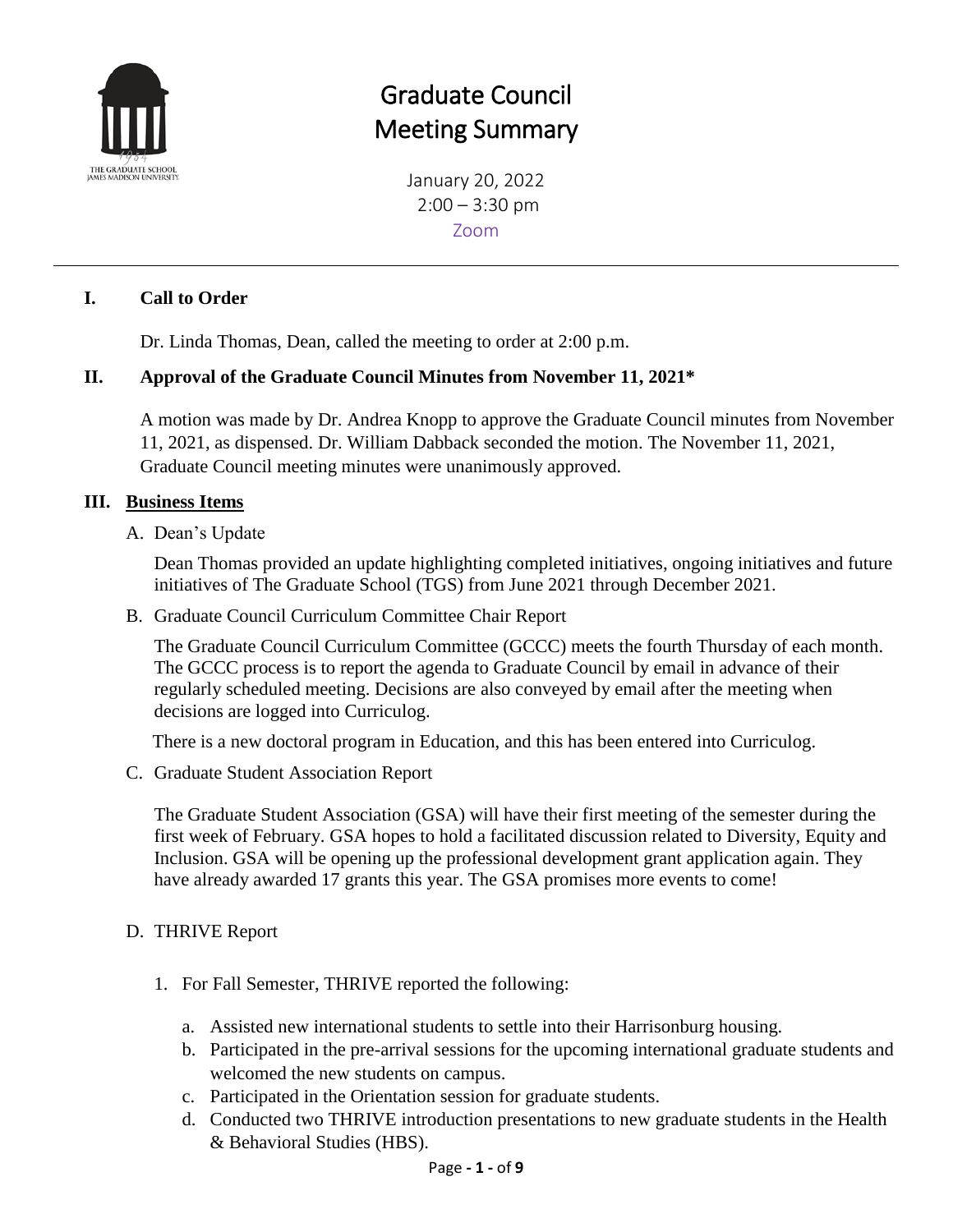- e. Conducted monthly affinity group meetings and one "Meet and Greet" gathering for all graduate students.
- f. Helped the international graduate students' affinity group to become a student organization on campus by getting GLOBAL (Graduate Leaders Organization to Build Alliance and Links) recognized.
- g. Provided outreach for Asian-American and Hispanic graduate students on campus, to activate their affinity groups and collect information for them to connect with the JMU faculty and staff.
- 2. For Spring Semester, THRIVE reported the following:
	- a. Conduct monthly affinity group meetings and fellowship activities.
	- b. Provide outreach for more graduate students to attend the affinity groups.
	- c. THRIVE cultural trip to one of the cities (DC, Williamsburg, or Richmond) [in May].
	- d. Plan a volunteering activity to promote integrity (if possible).
	- e. Work on starting a yearly prize for graduates who are active in serving the affinity groups.

### **IV.Unfinished Business**

A. JMU-Wide Graduate Faculty Representatives

The Graduate School receives frequent requests to have a representative to serve on different university committees. For example, a graduate faculty member was needed to serve on the QEP Committee: Early Alerts, and Dr. Corey Hickerson agreed to serve. As requests are received, Dr. Thomas will send an email asking for volunteers and provide information on the commitment required.

B. International Recruiting Efforts – Dr. Michael Stoloff

International recruitment efforts have been strong this year, and there are as many international applicants thus far this year, as total for last year.

1. Intensive English Language Summer Programs

The Study Group will be providing two options for international students who need to improve their English-language proficiency before they will be ready to begin a JMU graduate program. Starting Summer 2022, both an online and on-campus, intensive English program will be available. The goal of each program is to help students improve reading, writing, listening and speaking skills in English, to become proficient enough to be successful graduate students. Students may be conditionally admitted for Fall 2022 with the condition that they successfully complete a one-term experience with Study Group prior to the fall term. The program will also be available to students who are not required to complete the program, but who feel that that their English is weak. Programs may recommend a program to unconditionally admitted students who want to complete it to strengthen their English skills.

2. English Language Proficiency Tests\*

Page **- 2 -** of **9** Currently JMU accepts IELTS and TOEFL examinations as proof of English Language Proficiency. The Graduate Council had discussions during their September meeting regarding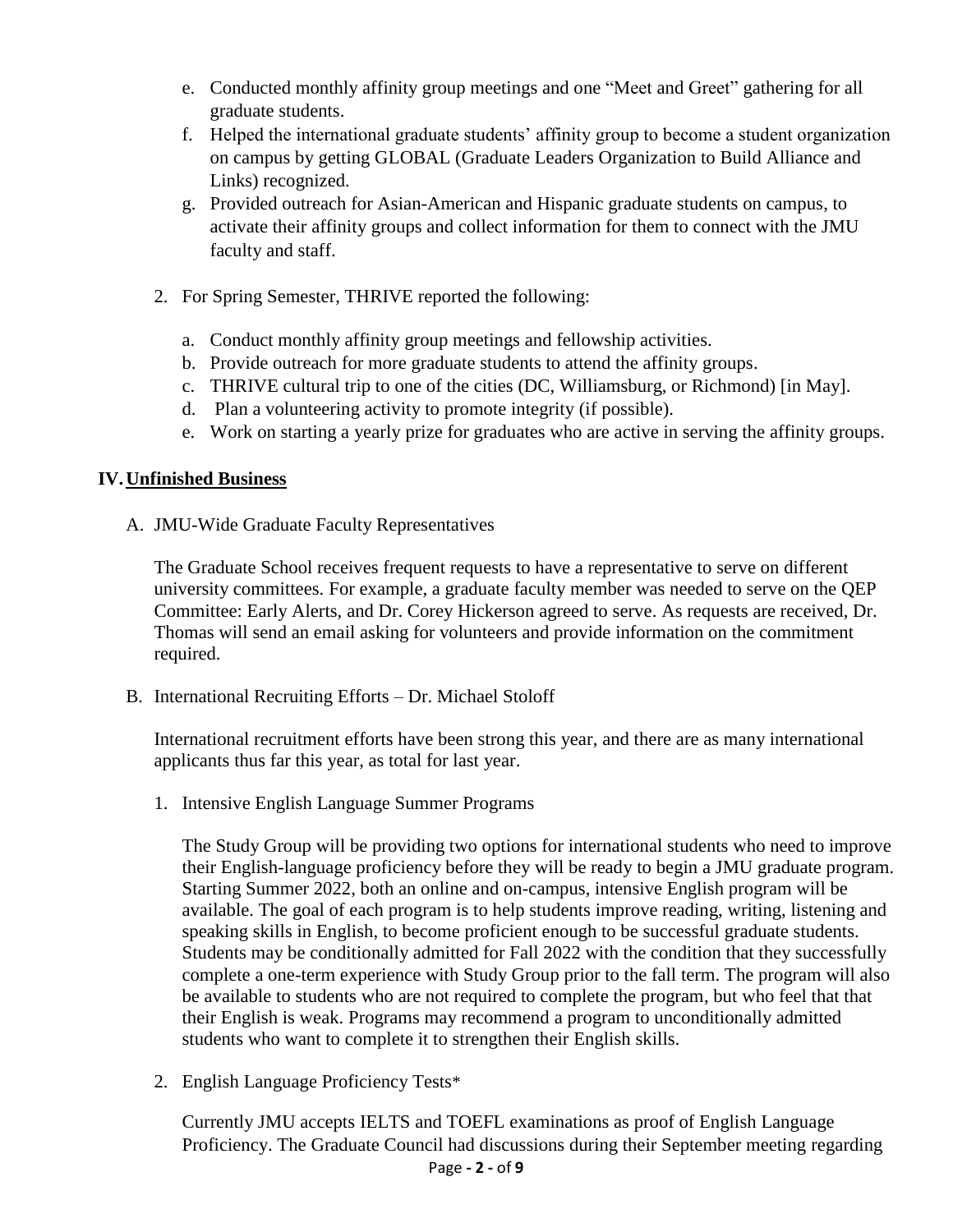the possibility of accepting Duolingo scores as many requests are received from international students to submit Duolingo scores, citing cost and convenience of this test. Information about Duolingo was shared with members prior to the meeting today. Discussion ensued. It was decided by Graduate Council to collect additional information before reaching a decision.

Question – With the university standard having a baseline for acceptance, would programs have the ability to choose to use a score above the baseline? Answer – Yes.

Question – Would the program need to accept the student if the Duolingo score is accepted? Answer – No.

If Duolingo is accepted by the Graduate Council, programs will need to indicate whether they accept Duolingo or opt out within their webpage. This will be reflected on the webpages TGS maintains, as well. Effective date would be Fall 2022 and programs would need to alert The Graduate School as to their requirements regarding Duolingo, with ample time to prepare.

The recommendation before the Graduate Council today is the following: JMU indicates that IELTS or TOEFL scores are preferred, but we will accept Duolingo Scores. The university minimum score will be 105; some programs may require higher scores.

Dr. Margaret Sloan moved to accept the motion and Dr. Corey Hickerson seconded the motion.

Votes were accepted through the chat window of Zoom, and the recommendation was approved.

3. EduCo Accelerate\*

JMU will now be taking advantage of the services offered through an international recruitment platform from EduCo. "Accelerate" is EduCo's website name for recruiting. EduCo agents help international students find fitting programs and universities, complete the application and assist students in being admitted to universities. Starting this week, The Graduate School is experimenting with 15 of our grad programs by listing them on the Accelerate website. The experiment is to see if this brings in any applicants. The EducCo agent may be submitting the form on behalf of student. Our programs are free to accept or not accept, as with any other applicants. Academic Affairs pays a stipend to EduCo if we enroll the student. Cost comes from the university, not programs or The Graduate School.

### **V. New Business**

A. Call for Assistantship Ad Hoc Committee members

Dean Thomas plans to form several ad hoc committees to bring policy change or initiatives to have the Graduate Council to vote on. Currently there is a need for an ad hoc committee to develop guidelines for requesting use of remaining GA funding and deadlines. If you are interested in serving on this ad hoc committee, please let Dr. Thomas know.

B. New Graduate School Staff Members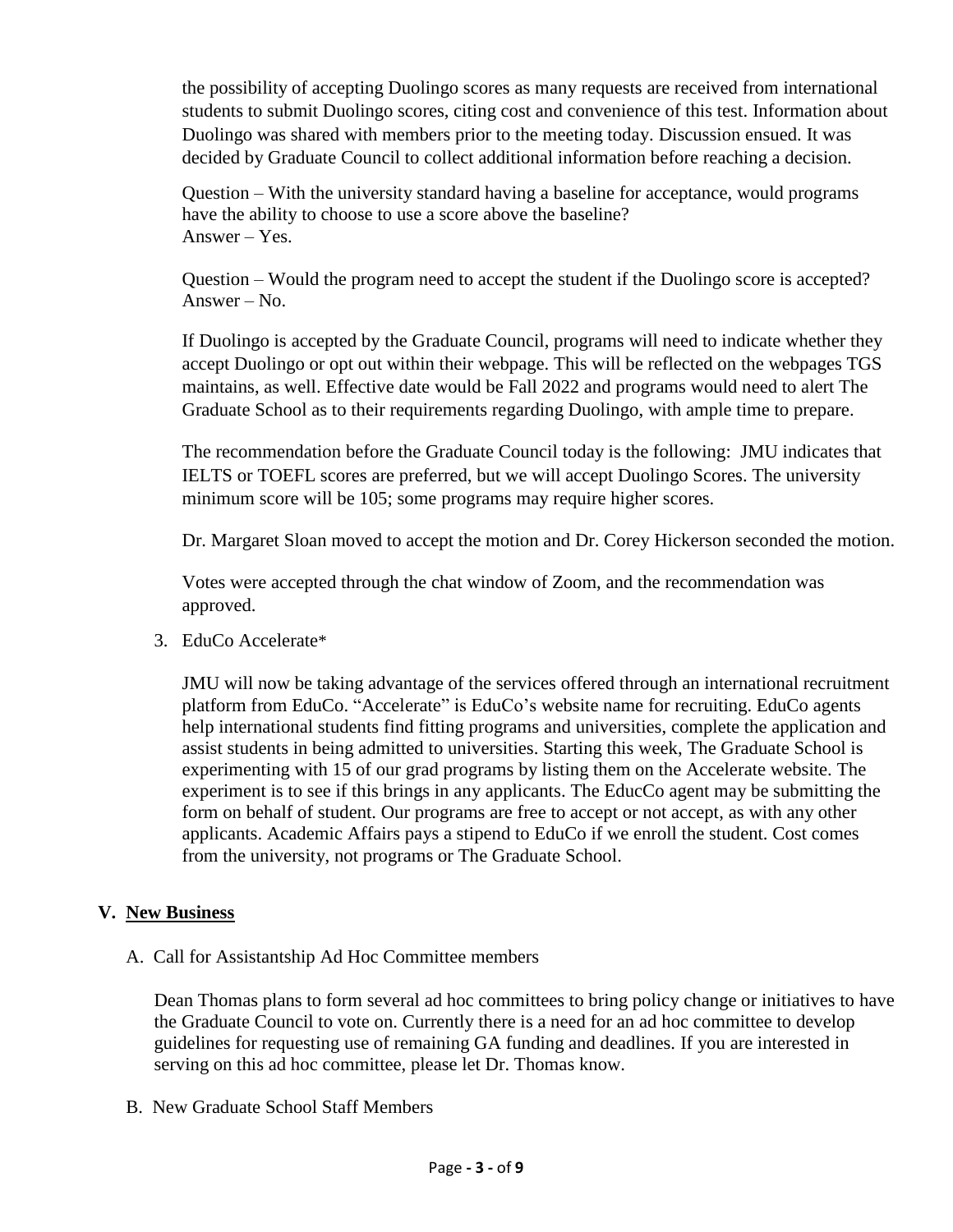- 1. Ms. Arlynda Boyer is the new Assistantship Coordinator. She will be working with Ms. Lisa Hajdasz. Arlynda will be responsible for the accounting and data collection regarding GA tuition packages. She will also serve as the liaison to program directors.
- 2. Ms. Sheree Will is retiring at the end of February. Ms. Beth Johnson will be her replacement as the Assistant Director of Graduate Admissions.
- C. DEI Faculty Fellows Introductions
	- 1. Dr. Deborwah Faulk, an Assistant Professor from the Department of Sociology and Anthropology in the College of Arts and Letters, will serve as the inaugural Junior Faculty Fellow for DEI at The Graduate School. Dr. Faulk will help with DEI strategic planning, while her main focus will be on TGS's THRIVE program. She will also be available to mentor underrepresented graduate students.
	- 2. Dr. Hak-Seon Lee, a professor from the Department of Political Science in the College of Arts and Letters, will serve as the inaugural Senior Faculty Fellow for DEI at the Graduate School. Dr. Lee will lead the TGS DEI strategic plan and conduct equity audits in addition to mentoring underrepresented graduate students.

### **VI. Announcements**

- A. The 5<sup>th</sup> Annual Three Minute Thesis Competition is scheduled for Friday, January 21, 2022 at 6:00 pm, in Madison Hall, First Floor Rooms 1001-1002.
- B. Graduate Council Retreat, May 20 (tentative).

### **VII. Conclusion**

Dean Thomas thanked members for their participation in the meeting. With no further business, Dr. Andrea Knopp made a motion to adjourn the meeting. Dr. Sian White seconded the motion and members voted unanimously to end the Graduate Council Meeting at 3:12 p.m.

\*Votes are likely to be called for items marked with an asterisk.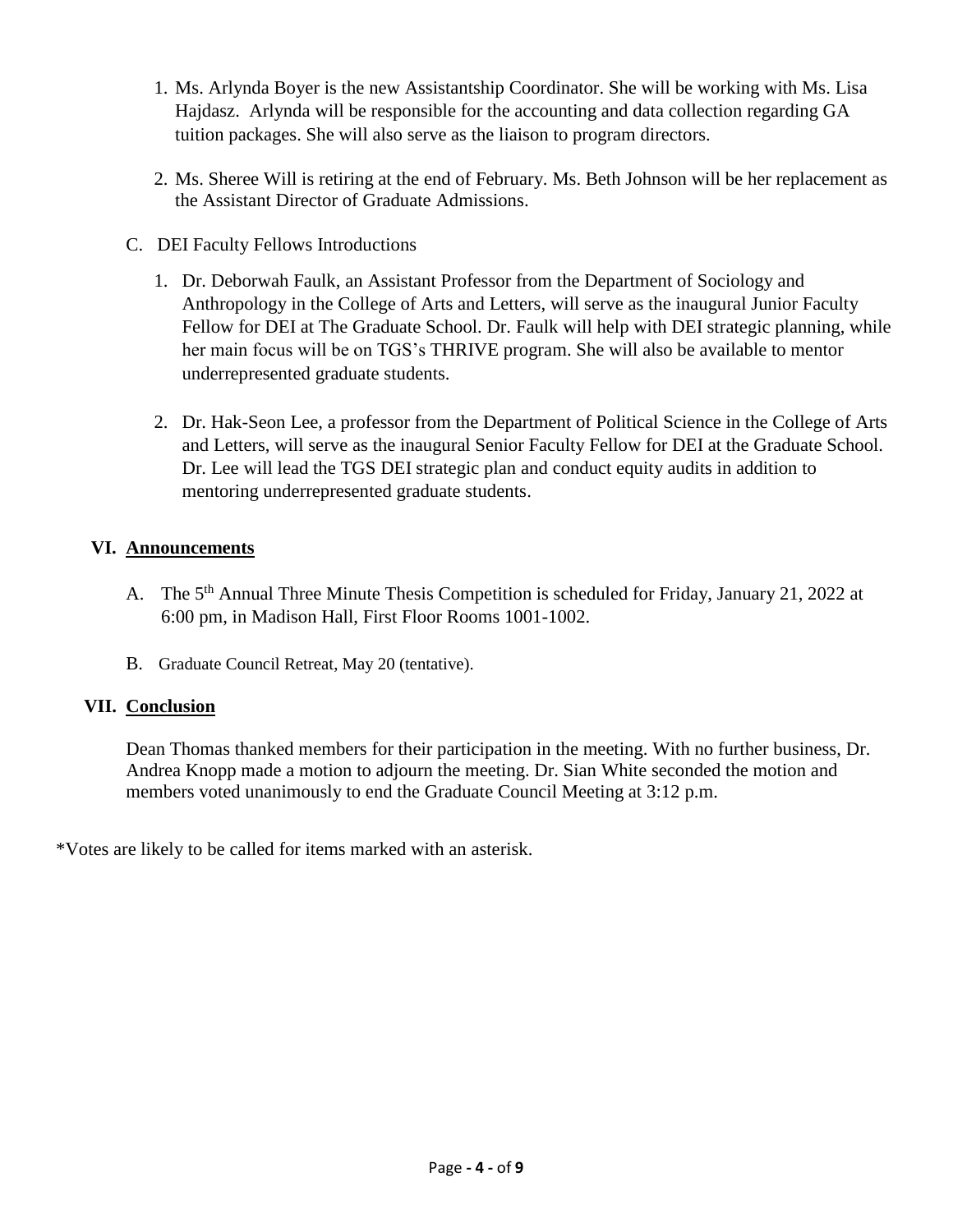

# Graduate Council Voting Members

Sign-in Sheet

January 20, 2022 2:00 - 3:30 pm

## Zoom

| Last Name   | <b>First Name</b> | Academic Unit                                          | Joined Zoom Meeting |
|-------------|-------------------|--------------------------------------------------------|---------------------|
| Almjeld     | Jennifer          | Writing, Rhetoric, & Technical<br>Communication (WRTC) | Yes                 |
| Akers       | Jeremy            | <b>Health Professions</b>                              | Yes                 |
| Bandalos    | Deborah           | Department of Graduate<br>Psychology                   | Yes                 |
| Carr        | Julie Wallace     | Hart School                                            |                     |
| Coates      | Tabitha           | Learning, Technology, &<br>Leadership Education        | Yes                 |
| Dabback     | William           | Music                                                  | Yes                 |
| Danzell     | Orlandrew         | School of Integrated Sciences                          | Yes                 |
| Dillard     | David             | History                                                | Yes                 |
| Dyche       | Jeff              | Psychology - Undergraduate                             |                     |
| Hefner      | <b>Brooks</b>     | English                                                | Yes                 |
| Heydari     | Hossain           | Computer Science                                       |                     |
| Hickerson   | Corey             | Communication & Advocacy                               | Yes                 |
| Imbrescia   | Eric              | Early, Elementary & Reading<br>Education               |                     |
| Knopp       | Andrea            | Nursing                                                | Yes                 |
| Mayhew      | Fred              | Political Science                                      | Yes                 |
| Nichols     | Nancy             | Accounting                                             | Yes                 |
| Nye Edwards | Susan Liz         | Kinesiology                                            | Yes                 |
| Rout        | Ayasakanta        | Communication Sciences &<br>Disorders (CSD)            | Yes                 |
| Rutherford  | Matthew           | <b>Business Administration</b>                         |                     |
| Sloan       | Margaret          | School of Leadership                                   | Yes                 |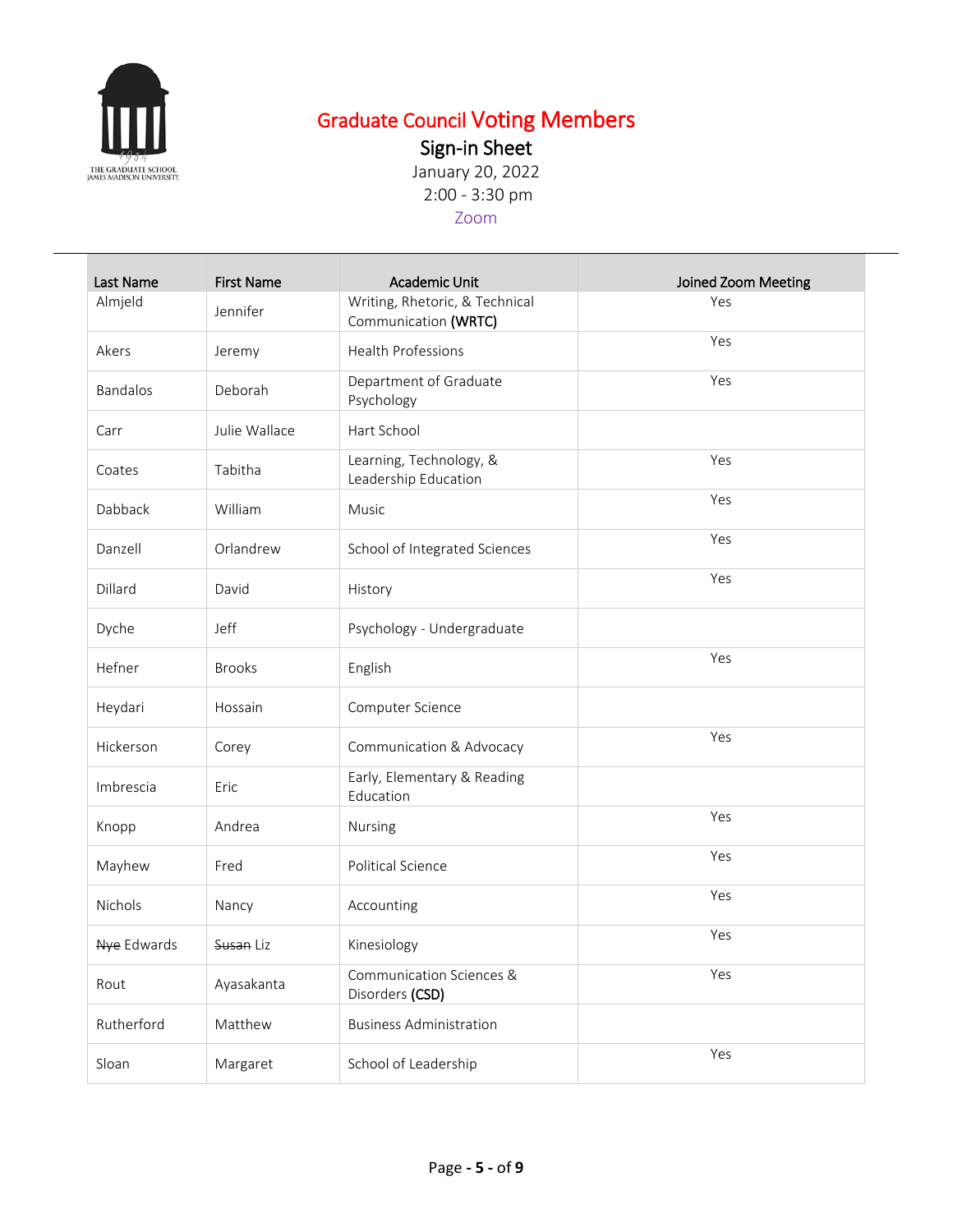

# Graduate Council Voting Members

Sign-in Sheet

January 20, 2022 2:00 - 3:30 pm Zoom

| Stevens              | Alexis            | Mathematics                                     |            |
|----------------------|-------------------|-------------------------------------------------|------------|
| Timler               | Geralyn           | Communications Sciences and<br><b>Disorders</b> |            |
| Wasta                | Stephanie         | Educational Foundations &<br>Exceptionalities   | Yes        |
| Webb                 | Angela            | Middle, Secondary and<br>Mathematics Education  | <b>Yes</b> |
| Wightman             | Bill              | School of Art & Design History                  | Yes        |
| Wunderlich<br>Walker | Roshna<br>Marquis | Biology                                         | Yes        |
| Jones                | Ellen Marie       | Graduate Student Association                    |            |
| Curtis               | Ramond            | Graduate Student Association                    | <b>Yes</b> |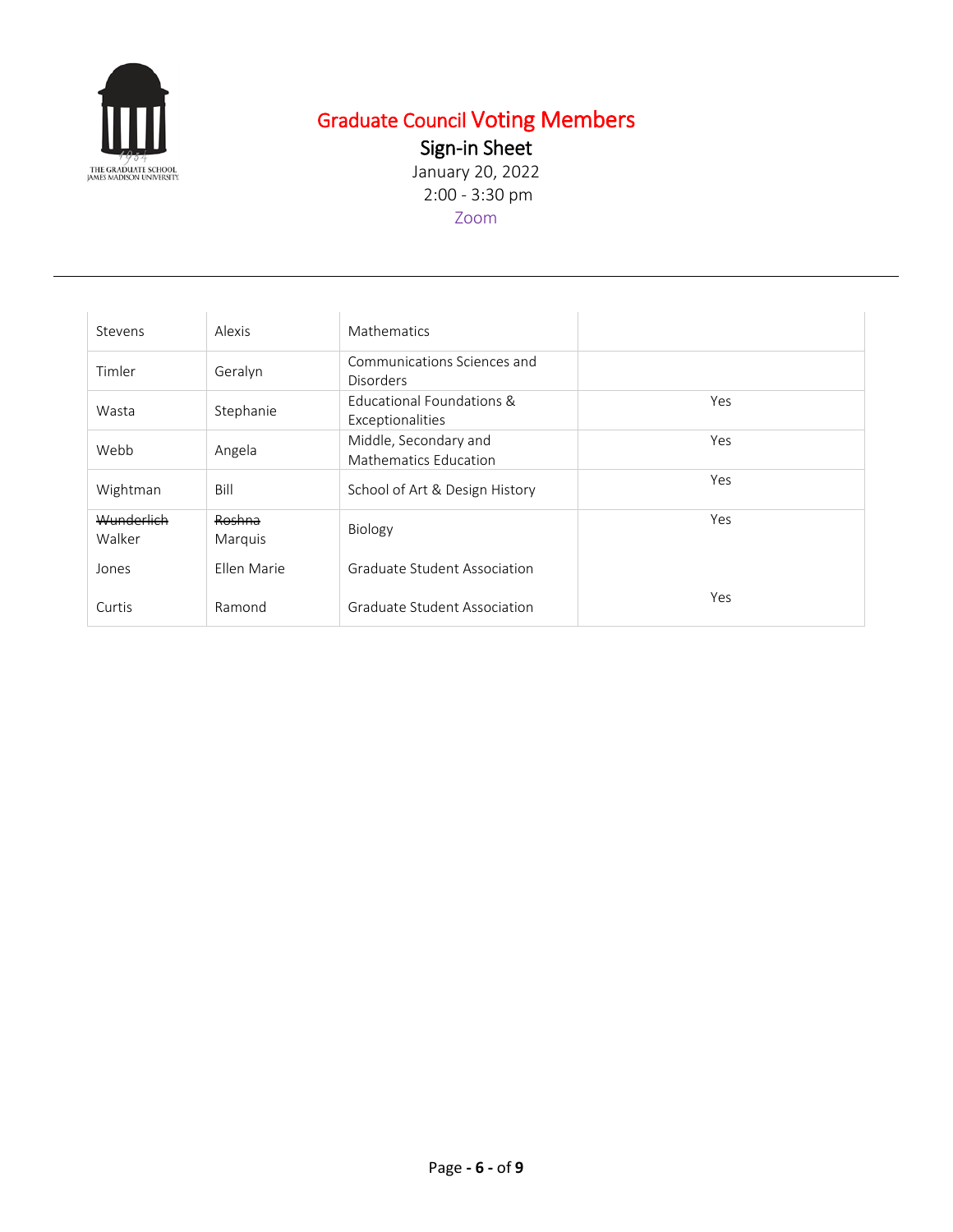

# Graduate Council Guests

Sign-in Sheet January 20, 2022 2:00 - 3:30 pm

| The Graduate School Representatives<br><b>Non-Voting Members</b> |                                                                  |                     |  |
|------------------------------------------------------------------|------------------------------------------------------------------|---------------------|--|
| <b>Full Name</b>                                                 | <b>Title</b>                                                     | Joined Zoom Meeting |  |
| Linda Thomas                                                     | Dean                                                             | Yes                 |  |
| Michael Stoloff                                                  | Associate Dean, Admissions and Recruitment                       | Yes                 |  |
| Laura Ryman                                                      | Interim Assistant Dean and Director of Graduate Student Services | Yes                 |  |

| <b>Guests</b> |                   |                                                                        |                     |
|---------------|-------------------|------------------------------------------------------------------------|---------------------|
| Last Name     | <b>First Name</b> | Academic Unit                                                          | Joined Zoom Meeting |
| Anderson      | Robin             | Graduate Psychology                                                    | Yes                 |
| Apple         | Kevin             | Associate Dean, College of Sciences &<br>Mathematics                   | Yes                 |
| Bell          | Pamela            | Dean's Office, The Graduate School                                     | Yes                 |
| Bourne        | Mary Lou          | Research and Scholarship                                               |                     |
| Davis         | Marcus            | Dean's Office, College of Science & Mathematics                        |                     |
| <b>Doss</b>   | Cheryl            | Dean's Office, The Graduate School                                     | Yes                 |
| Faulk         | Deborwah          | Diversity, Equity and Inclusion Faculty Fellow, The<br>Graduate School | Yes                 |
| Gallagher     | Scott             | Associate Dean, College of Business                                    |                     |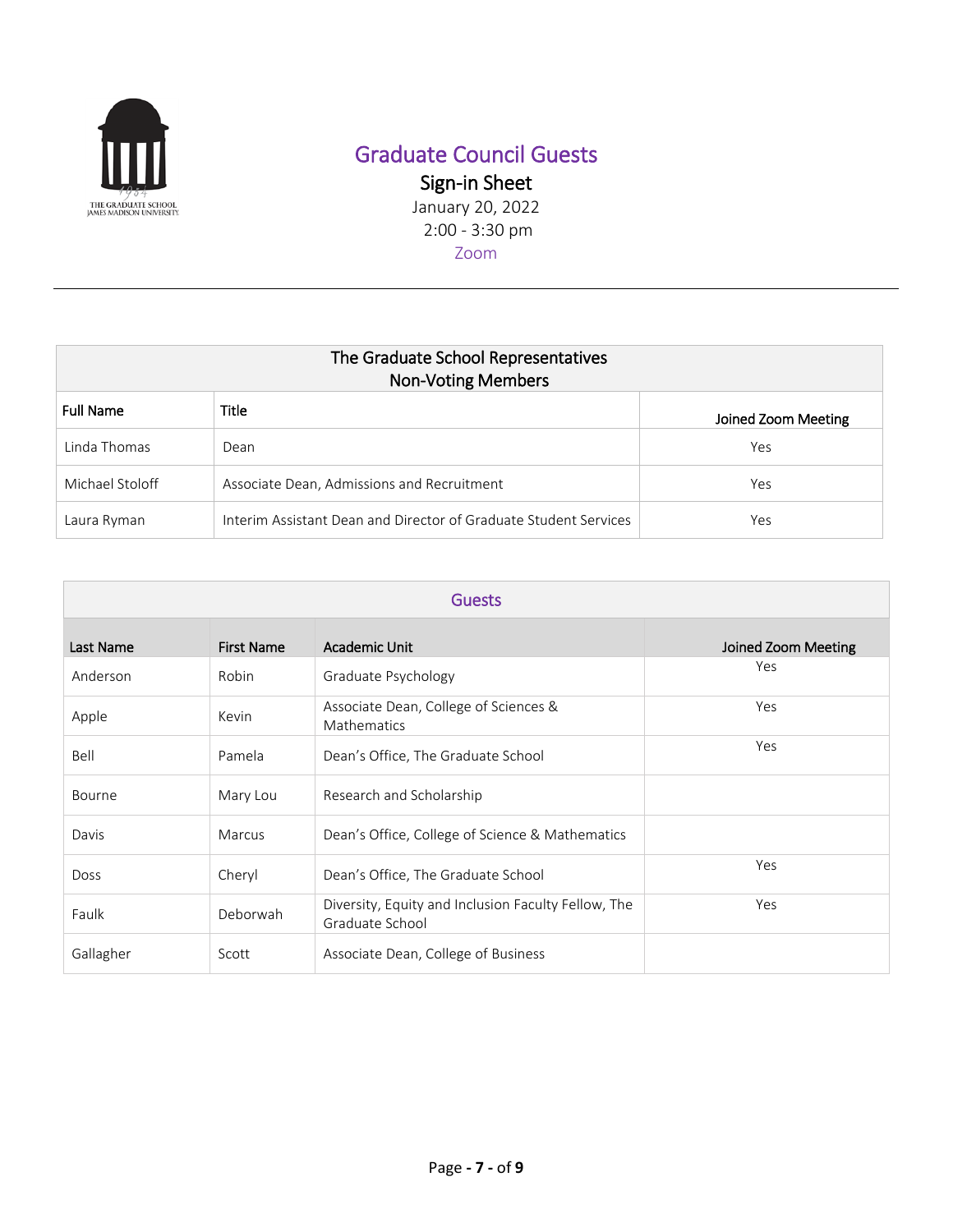

# Graduate Council Guests

Sign-in Sheet

January 20, 2022 2:00 - 3:30 pm

### Zoom

| Last Name         | <b>First Name</b> | <b>Academic Unit</b>                                                   | Joined Zoom Meeting |
|-------------------|-------------------|------------------------------------------------------------------------|---------------------|
| Hajdasz           | Lisa              | Dean's Office, The Graduate School                                     | Yes                 |
| Holloway          | Steven            | Libraries & Educational Technologies                                   | Yes                 |
| Kielty            | Michelle          | School Counseling Program                                              |                     |
| Klein             | Michael           | Associate Professor, WRTC                                              |                     |
| Lee               | Hakseon           | Diversity, Equity and Inclusion Faculty Fellow, The<br>Graduate School | Yes                 |
| MacDonald         | Sarah             | Dean's Office, Professional & Continuing<br>Education                  | Yes                 |
| Maxwell           | Paula             | Vice Provost, Faculty & Curriculum                                     | Yes                 |
| Michael           | Lynette           | Dean's Office, The Graduate School                                     | Yes                 |
| Miller            | Yvonne            | Dean's Office, The Graduate School                                     | Yes                 |
| Shackelford       | Kristi            | Office of Vice Provost for Academic Development                        |                     |
| <b>Stax Brown</b> | Carol             | Interim Director, Center for Global Engagement                         | Yes                 |
| Stevens           | Wren              | Interim Associate Dean, College of Visual &<br>Performing Arts         | Yes                 |
| Tang              | Jeff              | Dean's Office, College of Integrated Science and<br>Engineering        |                     |
| Way               | Henry             | Interim Associate Dean, CISE, ISAT                                     |                     |
| White             | Sian              | Associate Dean, College of Arts and Letters                            | Yes                 |
| Zugelder          | Bryan             | Associate Dean, College of Education                                   |                     |